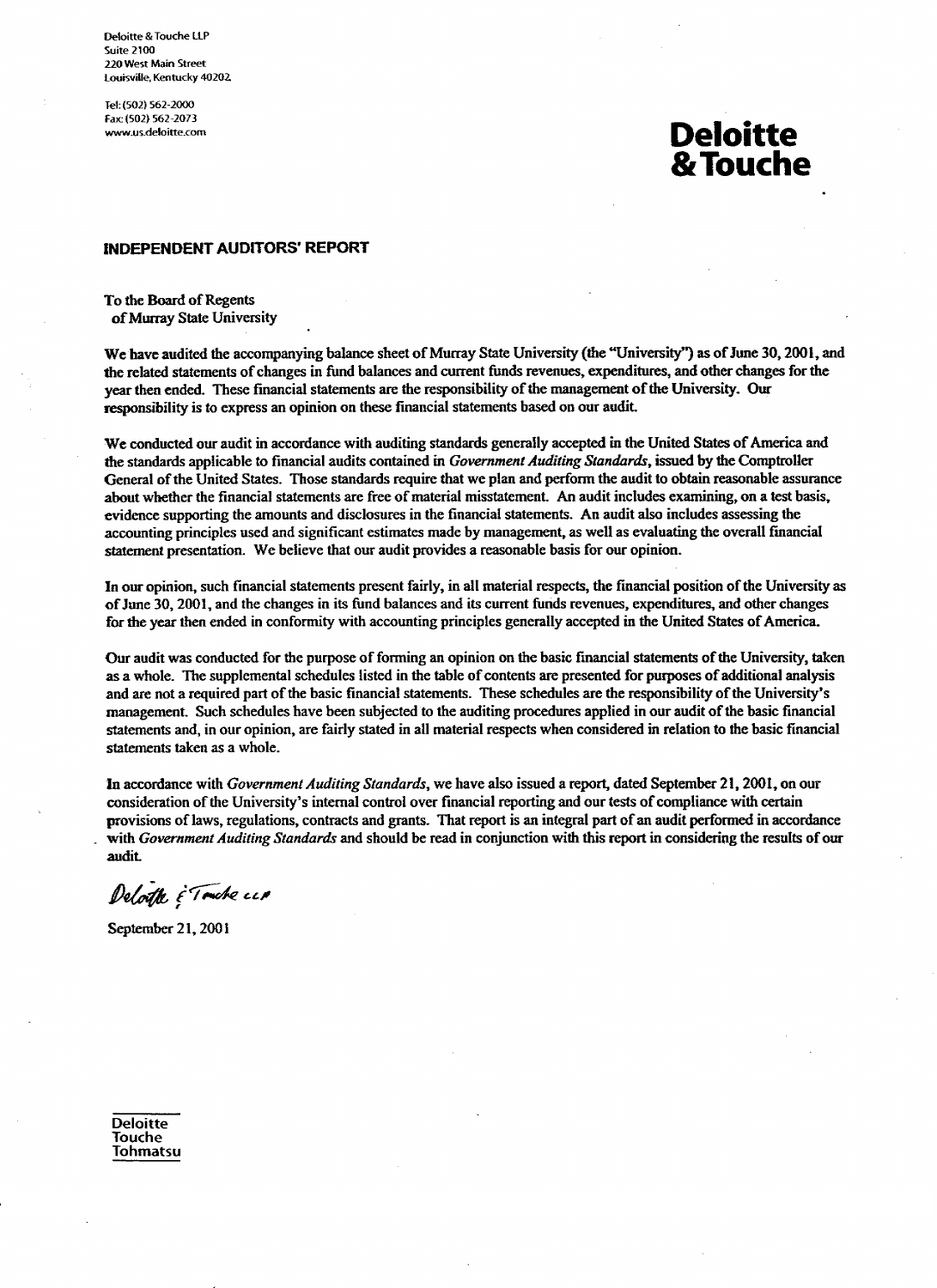#### MURRAY STATE UNIVERSITY**BALANCE SHEET**As of June 30, 2001

With Comparative Figures as of June 30, 2000

|                                                     | <b>Current Funds</b> |                |        | Endowment<br>Loan |                                | Plant           | Agency                         | <b>Totals</b>  |             |  |
|-----------------------------------------------------|----------------------|----------------|--------|-------------------|--------------------------------|-----------------|--------------------------------|----------------|-------------|--|
|                                                     | Unrestricted         | Restricted     |        | Funds             | Funds                          | Funds           | Funds                          | 2001           | 2000        |  |
| <b>ASSETS</b>                                       |                      |                |        |                   |                                |                 |                                |                |             |  |
| Cash and cash equivalents                           | \$<br>16,103,375 \$  | 1,995,561 \$   |        | 566,719 \$        | 918,760 \$                     | 13,160,231 \$   | 53,799 \$                      | 32,798,445 \$  | 25,284,714  |  |
| Investments                                         |                      |                |        |                   |                                | 4,498,624       |                                | 4,498,624      | 5,308,376   |  |
| Accounts and loans                                  |                      |                |        |                   |                                |                 |                                |                |             |  |
| receivable, net                                     | 1,524,525            | 2,342,438      |        | 4,307,877         |                                | 610             |                                | 8,175,450      | 7,493,617   |  |
| Interest receivable                                 | 708,170              |                |        |                   |                                | 129,156         |                                | 837,326        | 421,312     |  |
| Inventories                                         | 1,620,346            |                |        |                   |                                |                 |                                | 1,620,346      | 1,473,396   |  |
| Prepaid expenses                                    | 319,631              | 36,937         |        |                   |                                |                 |                                | 356.568        | 312,093     |  |
| Discount on bonds payable                           |                      |                |        |                   |                                | 418,244         |                                | 418,244        | 401,194     |  |
| Due from other funds                                | 2,281,491            |                |        |                   |                                | 1.276.974       |                                | 3.558.465      | 4.878.256   |  |
| Assets held by MSU Foundation                       |                      | 3,973,284      |        |                   | 24, 149, 190                   | 592,279         | $\overline{\phantom{a}}$       | 28,714,753     | 20,560,544  |  |
| Property, plant and equipment                       |                      |                |        |                   |                                | 229,688,612     |                                | 229,688,612    | 211,168,814 |  |
| <b>Total assets</b>                                 | 22,557,538 \$        | $8,348,220$ \$ |        | 4,874,596 \$      | 25,067,950 \$                  | 249,764,730 \$  | $53,799$ \$                    | 310,666,833 \$ | 277,302,316 |  |
|                                                     |                      |                |        |                   |                                |                 |                                |                |             |  |
| <b>LIABILITIES AND FUND BALANCE</b><br>Liabilities: |                      |                |        |                   |                                |                 |                                |                |             |  |
|                                                     | \$<br>3.272.750 \$   |                |        |                   |                                |                 |                                | 6.267.053 \$   |             |  |
| Accounts payable                                    |                      | 184,311 \$     |        | \$                | \$<br>$\overline{\phantom{0}}$ | 2,809,992 \$    | \$<br>$\blacksquare$           |                | 4,301,520   |  |
| Accrued payroll                                     | 2,741,379            | 59,574         |        |                   |                                |                 |                                | 2,800,953      | 2,679,150   |  |
| Other accrued expenses                              | 1,199,980            |                |        | 9,050             |                                |                 |                                | 1.209.030      | 1,154,458   |  |
| Interest payable                                    |                      |                |        |                   |                                | 233,390         |                                | 233,390        | 245,839     |  |
| Deposits                                            | 305.011              |                |        |                   |                                |                 | 53,799                         | 358,810        | 444,318     |  |
| Deferred revenues                                   | 1,154,131            | 131.669        |        |                   |                                |                 |                                | 1,285,800      | 1,061,955   |  |
| Due to other funds                                  | 1,065,203            | 2,147,104      |        |                   |                                | 346,158         |                                | 3,558,465      | 4,878,256   |  |
| Notes payable                                       |                      |                |        |                   |                                | 1,840,160       |                                | 1,840,160      | 1,391,656   |  |
| Bonds payable                                       |                      |                |        |                   |                                | 22,137,000      |                                | 22,137,000     | 22,642,000  |  |
| Capital lease obligations                           |                      |                |        |                   |                                | 2,190,899       |                                | 2,190,899      | 2,184,996   |  |
| <b>Total liabilities</b>                            | \$<br>$9,738,454$ \$ | $2,522,658$ \$ |        | $9,050$ \$        | <b>\$</b><br>$\sim$            | $29,557,599$ \$ | $53,799$ \$                    | 41,881,560 \$  | 40,984,148  |  |
| Fund balance:                                       |                      |                |        |                   |                                |                 |                                |                |             |  |
| Current unrestricted funds:                         |                      |                |        |                   |                                |                 |                                |                |             |  |
| Allocated for:                                      |                      |                |        |                   |                                |                 |                                |                |             |  |
| Working capital                                     | \$<br>2,456,745 \$   |                | $-$ \$ | $-$ \$            | \$<br>$\blacksquare$           | $-$ \$          | \$<br>$\overline{\phantom{0}}$ | 2,456,745 \$   | 1,504,631   |  |
| Prior year carryovers:                              |                      |                |        |                   |                                |                 |                                |                |             |  |
| Renovation and maintenance                          | 1,294,214            |                |        |                   |                                |                 |                                | 1,294,214      | 1,646,307   |  |
| Departmental operations                             | 5.276.072            |                |        |                   |                                |                 |                                | 5.276.072      | 5.241.995   |  |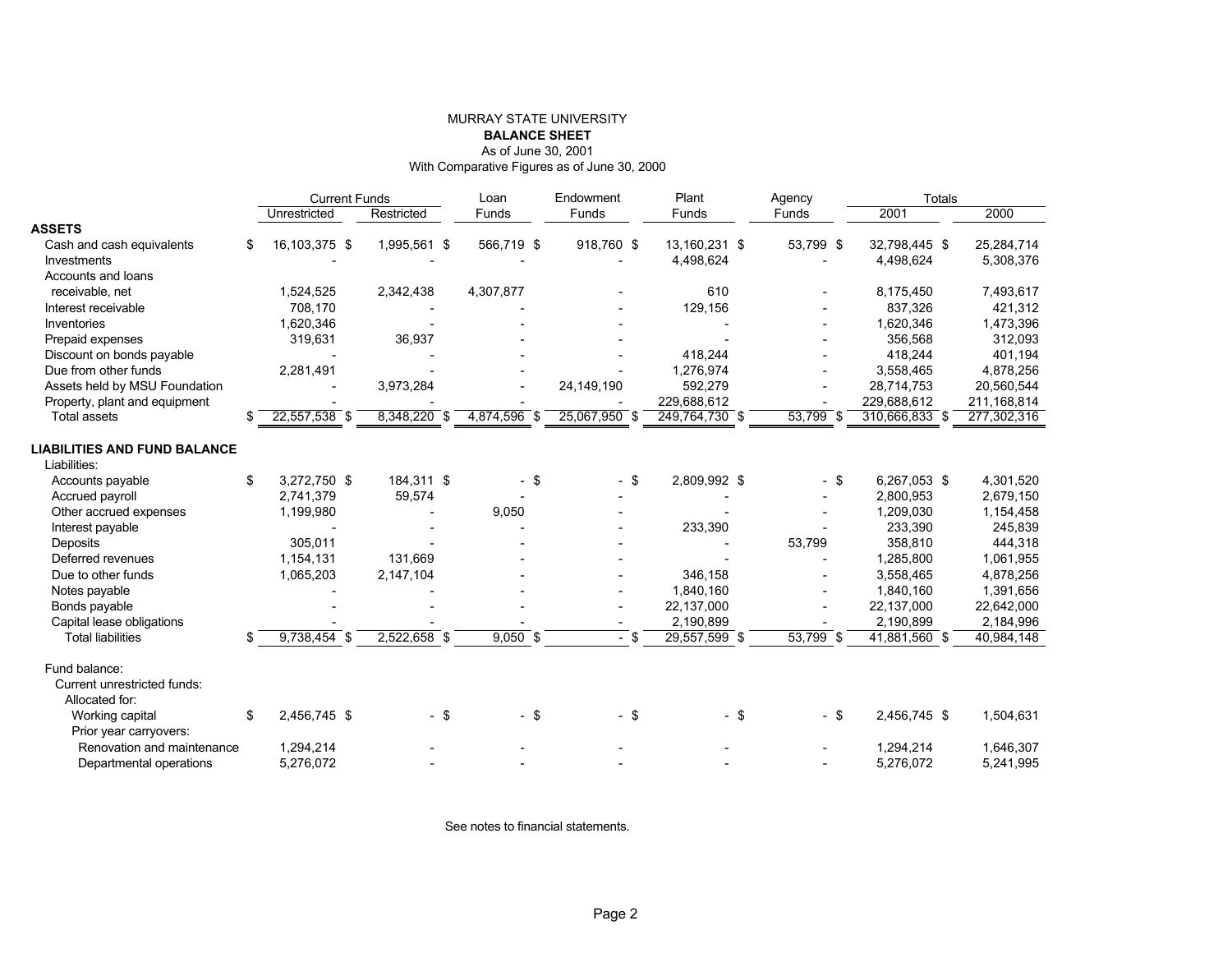#### MURRAY STATE UNIVERSITY **BALANCE SHEET (cont'd)** As of June 30, 2001 With Comparative Figures as of June 30, 2000

|                                              | <b>Current Funds</b>     |                          |                          | Endowment                | Plant                    | Agency                   | <b>Totals</b>  |             |  |
|----------------------------------------------|--------------------------|--------------------------|--------------------------|--------------------------|--------------------------|--------------------------|----------------|-------------|--|
|                                              | Unrestricted             | Restricted               | Loan Funds               | Funds                    | Funds                    | Funds                    | 2001           | 2000        |  |
| <b>LIABILITIES AND FUND BALANCE (cont'd)</b> |                          |                          |                          |                          |                          |                          |                |             |  |
| Fund balance (cont'd):                       |                          |                          |                          |                          |                          |                          |                |             |  |
| Current unrestricted funds (cont'd):         |                          |                          |                          |                          |                          |                          |                |             |  |
| Encumbrances                                 | 660.421 \$               | - \$                     | $-$ \$                   | - \$                     | $-$ \$                   | - \$                     | 660.421 \$     | 574,684     |  |
| Reserve for general contingency              | 2,231,632                |                          |                          | $\overline{\phantom{a}}$ | $\overline{\phantom{a}}$ | $\overline{\phantom{0}}$ | 2,231,632      | 2,206,666   |  |
| Reserve for self insurance                   | 900,000                  |                          |                          |                          |                          |                          | 900.000        | 900,000     |  |
| Current restricted funds                     | $\overline{\phantom{a}}$ | 5,825,562                |                          | $\overline{\phantom{a}}$ | $\overline{\phantom{a}}$ | $\overline{\phantom{a}}$ | 5.825.562      | 4,259,706   |  |
| Loan funds - restricted                      |                          | $\overline{\phantom{a}}$ | 4,865,546                |                          | $\overline{\phantom{0}}$ | $\overline{\phantom{a}}$ | 4.865.546      | 4,793,096   |  |
| Endowment funds - restricted                 |                          |                          | $\overline{\phantom{a}}$ | 25,067,950               |                          | $\overline{\phantom{0}}$ | 25,067,950     | 17,639,990  |  |
| Plant funds:                                 |                          |                          |                          |                          |                          |                          |                |             |  |
| Unexpended                                   |                          |                          |                          |                          | 8,650,336                |                          | 8.650.336      | 2,865,050   |  |
| Renewal and replacements                     |                          | $\overline{\phantom{a}}$ |                          | $\overline{\phantom{0}}$ | 1,667,383                | $\overline{\phantom{a}}$ | .667.383       | 2,344,393   |  |
| Retirement of indebtedness                   |                          | $\overline{\phantom{0}}$ |                          | $\overline{\phantom{a}}$ | 3,505,980                | $\overline{\phantom{a}}$ | 3,505,980      | 4,511,077   |  |
| Net investment in plant                      |                          |                          |                          |                          | 206,383,432              |                          | 206,383,432    | 187,830,573 |  |
| Total fund balance                           | 12,819,084<br>- \$       | 5,825,562<br>. ა         | 4,865,546<br>- \$        | 25,067,950 \$            | 220, 207, 131 \$         |                          | 268,785,273 \$ | 236,318,168 |  |
|                                              |                          |                          |                          |                          |                          |                          |                |             |  |
| Total liabilities and fund balance           | 22,557,538 \$            | 8,348,220 \$             | 4,874,596 \$             | 25,067,950 \$            | 249.764.730 \$           | 53,799 \$                | 310,666,833 \$ | 277,302,316 |  |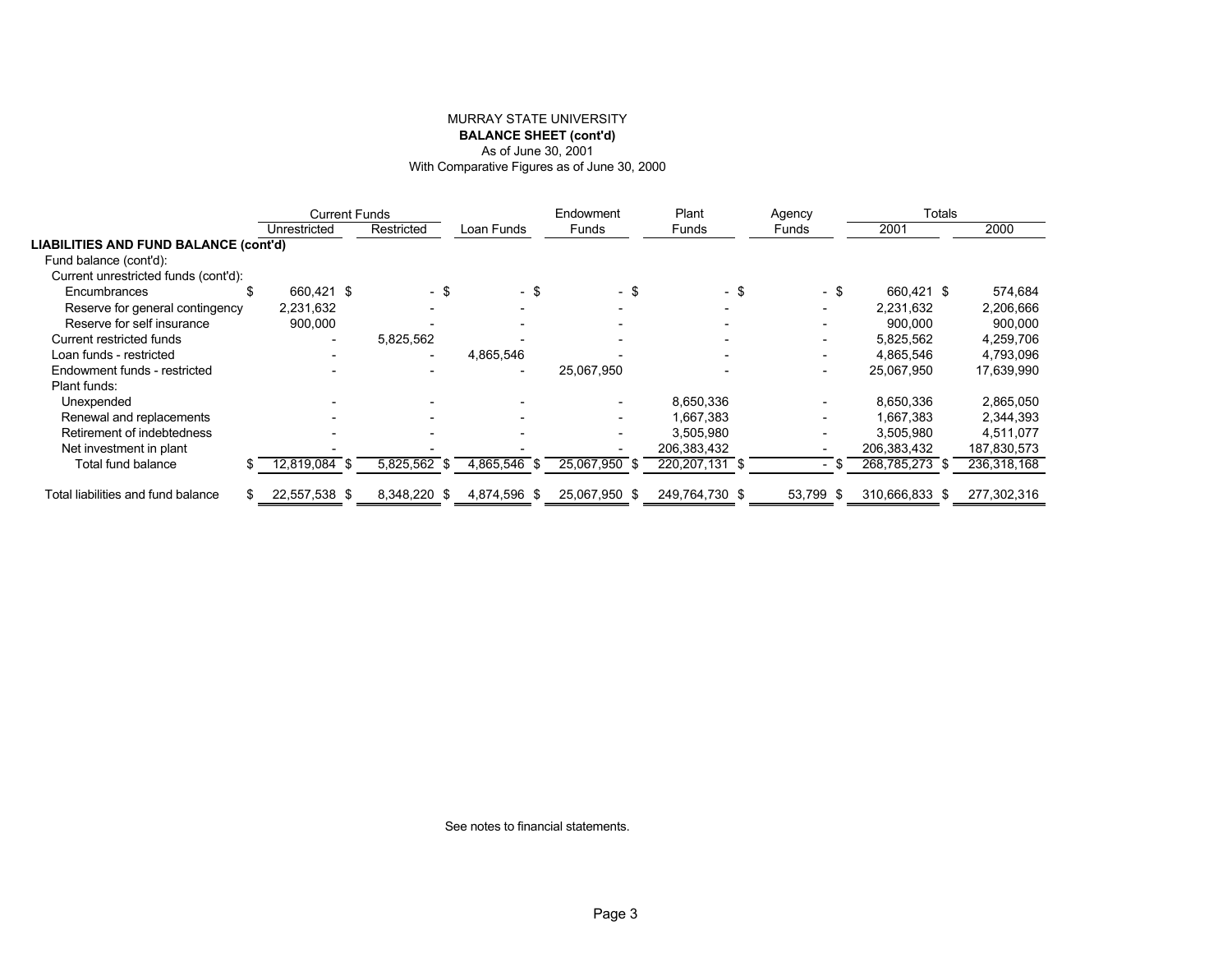### MURRAY STATE UNIVERSITY **STATEMENT OF CHANGES IN FUND BALANCES**

For the Year Ended June 30, 2001

|                                               | <b>Current Funds</b> |                                |                |              | <b>Plant Funds</b> |               |               |            |  |  |
|-----------------------------------------------|----------------------|--------------------------------|----------------|--------------|--------------------|---------------|---------------|------------|--|--|
|                                               |                      |                                | Loan           | Endowment    |                    | Renewals and  | Retirement of | Investment |  |  |
|                                               | Unrestricted         | Restricted                     | Funds          | Funds        | Unexpended         | Replacements  | Indebtedness  | In Plant   |  |  |
| <b>REVENUES AND OTHER ADDITIONS:</b>          |                      |                                |                |              |                    |               |               |            |  |  |
| Current funds revenues                        | \$<br>101,330,203 \$ | \$<br>$\overline{\phantom{0}}$ | \$             | -\$          | - \$               | - \$          | \$            |            |  |  |
| Grants and contracts                          |                      | 19,151,830                     |                |              |                    |               |               |            |  |  |
| Private gifts                                 |                      |                                |                | 3,716,036    | 479,000            |               | 15,561        |            |  |  |
| Endowment income                              |                      | 480,726                        |                | 233,347      |                    |               |               |            |  |  |
| Expenditures for plant facilities             |                      |                                |                |              |                    |               |               |            |  |  |
| (including \$5,024,726 charged to             |                      |                                |                |              |                    |               |               |            |  |  |
| current fund expenditures)                    |                      |                                |                |              |                    |               |               | 22,021,332 |  |  |
| Donated plant facilities                      |                      |                                |                |              |                    |               |               | 746,817    |  |  |
| Additions to plant from completed projects    |                      |                                |                |              |                    |               |               | 6,303,667  |  |  |
| Retirement of indebtedness                    |                      |                                |                |              |                    |               |               | 2,586,092  |  |  |
| Interest income - restricted                  |                      |                                | 115,852        |              | 162,314            | 110,273       | 235,603       |            |  |  |
| Increase in fair value of investments         |                      |                                |                | 346,315      |                    | 4,326         | 3,533         |            |  |  |
| Federal contributions                         |                      |                                | 24,446         |              |                    |               |               |            |  |  |
| State grants and appropriations               |                      |                                | $\overline{a}$ | 2,935,751    | 19,539,186         |               |               |            |  |  |
| Reduction in lease obligations                |                      |                                |                |              |                    |               |               | 111,375    |  |  |
| Adjustment for allowance for bad debts        |                      |                                | 3,318          |              |                    |               |               |            |  |  |
| Bond proceeds                                 |                      |                                |                |              | 1,610,000          |               |               |            |  |  |
| Note payable proceeds                         |                      |                                |                |              | 800,000            |               |               |            |  |  |
| Other additions                               |                      |                                | 99,349         |              | 10,808             |               |               |            |  |  |
| Total revenues and other additions            | \$<br>101,330,203 \$ | 19,632,556 \$                  | 242,965 \$     | 7,231,449 \$ | 22,601,308 \$      | 114,599<br>\$ | 254,697 \$    | 31,769,283 |  |  |
| <b>EXPENDITURES AND OTHER DEDUCTIONS:</b>     |                      |                                |                |              |                    |               |               |            |  |  |
| Educational and general expenditures          | \$<br>81,884,754 \$  | 18,512,189 \$                  | \$             | - \$         | $-$ \$             | $-$ \$        | \$            |            |  |  |
| Auxiliary enterprises expenditures            | 14,267,926           |                                |                |              |                    |               |               |            |  |  |
| Refunded to grantors                          |                      | 42,181                         |                |              |                    |               |               |            |  |  |
| Loan cancellations and write-offs             |                      |                                | 112,454        |              |                    |               |               |            |  |  |
| Administration and collection costs           |                      |                                | 58,700         |              |                    |               |               |            |  |  |
| Expended for plant facilities (including non- |                      |                                |                |              |                    |               |               |            |  |  |
| capitalized expenditures of \$2,415,239)      |                      |                                |                |              | 18,449,690         |               |               |            |  |  |
| Retirement of indebtedness                    |                      |                                |                |              |                    |               | 2,586,092     |            |  |  |
| Interest on indebtedness                      |                      |                                |                |              | (5,213)            |               | 1,161,214     |            |  |  |
| Increase in lease obligations                 |                      |                                |                |              |                    |               |               | 117,278    |  |  |
| Deletions and disposals                       |                      |                                |                |              |                    |               |               | 2,014,197  |  |  |
| Completed capital projects                    |                      |                                |                |              |                    |               |               | 8,537,822  |  |  |
| New bond/note indebtedness                    |                      |                                |                |              | 1,610,000          |               |               | 919,596    |  |  |
| Bond discount amortization                    |                      |                                |                |              |                    |               |               | 36,752     |  |  |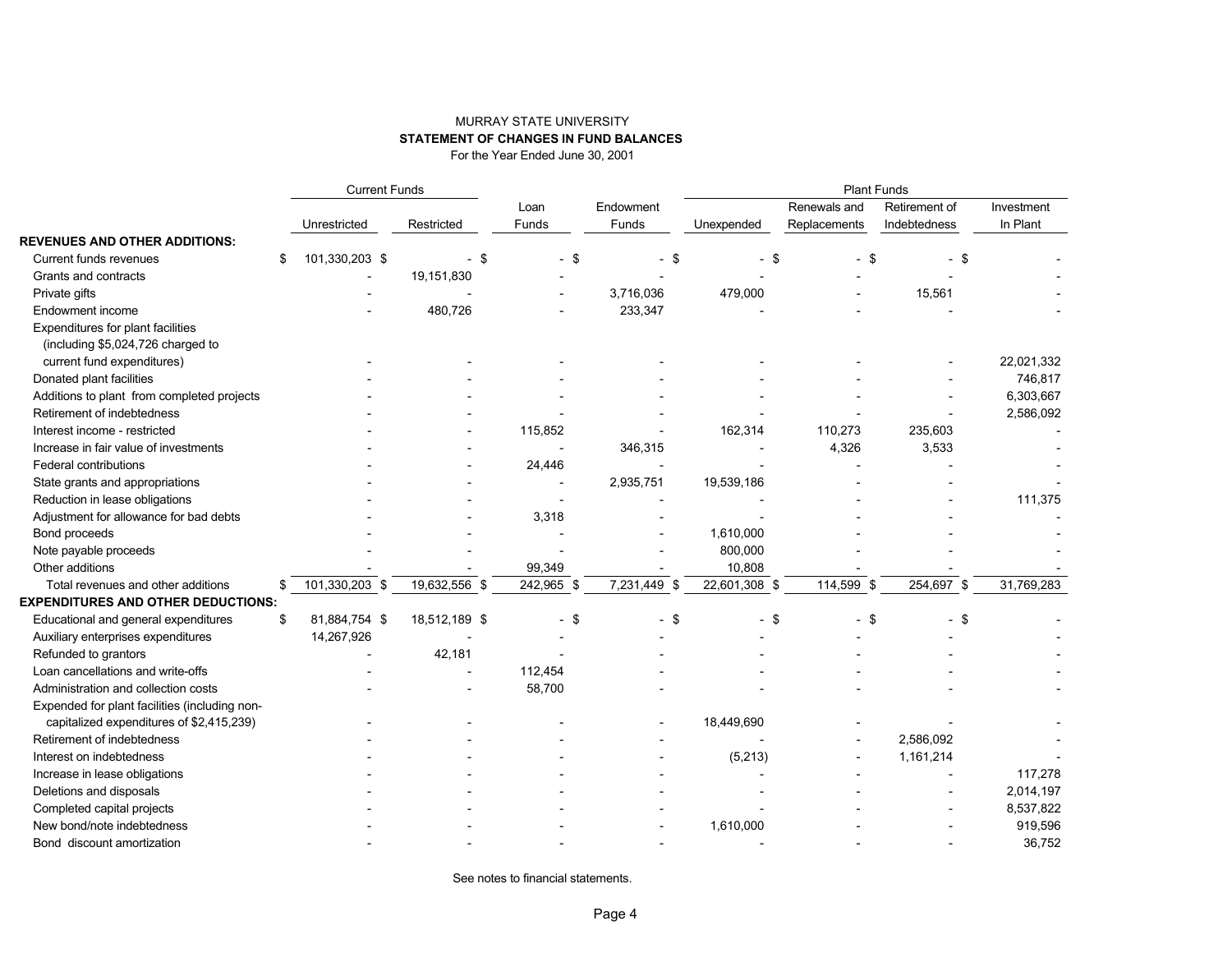#### MURRAY STATE UNIVERSITY **STATEMENT OF CHANGES IN FUND BALANCES**

For the Year Ended June 30, 2001

|                                                    |    | <b>Current Funds</b> |               |               |                    | <b>Plant Funds</b> |                              |                               |                        |  |  |
|----------------------------------------------------|----|----------------------|---------------|---------------|--------------------|--------------------|------------------------------|-------------------------------|------------------------|--|--|
|                                                    |    | Unrestricted         | Restricted    | Loan<br>Funds | Endowment<br>Funds | Unexpended         | Renewals and<br>Replacements | Retirement of<br>Indebtedness | Investment<br>In Plant |  |  |
| <b>EXPENDITURES AND OTHER DEDUCTIONS (cont'd):</b> |    |                      |               |               |                    |                    |                              |                               |                        |  |  |
| Other deductions                                   |    |                      | 6,494         | 4,520         | 99,612             |                    | 2,289                        | 291,408                       |                        |  |  |
| Total expenditures and other deductions            |    | 96,152,680 \$        | 18,560,864 \$ | 175,674 \$    | 99,612 \$          | 20,054,477 \$      | $2,289$ \$                   | 4,038,714 \$                  | 11,625,645             |  |  |
| <b>TRANSFERS AMONG FUNDS:</b>                      |    |                      |               |               |                    |                    |                              |                               |                        |  |  |
| Mandatory:                                         |    |                      |               |               |                    |                    |                              |                               |                        |  |  |
| Bond principal and interest                        | \$ | $(2, 177, 703)$ \$   | $-$ \$        | $-$ \$        | $-$ \$             | $-$ \$             | - \$                         | 2,177,703 \$                  |                        |  |  |
| Loan match                                         |    | (5, 159)             |               | 5,159         |                    |                    |                              |                               |                        |  |  |
| Total mandatory transfers                          | S  | $(2, 182, 862)$ \$   | $-$ \$        | 5,159 \$      | $-$ \$             | $-$ \$             | $-$ \$                       | 2,177,703 \$                  |                        |  |  |
| Non-mandatory:                                     |    |                      |               |               |                    |                    |                              |                               |                        |  |  |
| Transfer from unrestricted fund to                 |    |                      |               |               |                    |                    |                              |                               |                        |  |  |
| renewal and replacement fund                       | \$ | $(1,040,100)$ \$     | $-$ \$        | $-$ \$        | $-$ \$             | - \$               | 1,040,100 \$                 | $-$ \$                        |                        |  |  |
| Transfer from unrestricted fund to                 |    |                      |               |               |                    |                    |                              |                               |                        |  |  |
| unexpended plant fund                              |    | (766, 704)           |               |               |                    | 766,704            |                              |                               |                        |  |  |
| Transfer from renewal and replacement fund         |    |                      |               |               |                    |                    |                              |                               |                        |  |  |
| to restricted fund                                 |    |                      | 790,287       |               |                    |                    | (790, 287)                   |                               |                        |  |  |
| Transfer from restricted fund                      |    |                      |               |               |                    |                    |                              |                               |                        |  |  |
| to endowment fund                                  |    |                      | (296, 123)    |               | 296,123            |                    |                              |                               |                        |  |  |
| Transfer to unexpended plant fund                  |    |                      |               |               |                    |                    |                              |                               |                        |  |  |
| from renewal and replacement fund                  |    |                      |               |               |                    | 942,383            | (942, 383)                   |                               |                        |  |  |
| Transfer from unexpended plant fund                |    |                      |               |               |                    |                    |                              |                               |                        |  |  |
| to retirement of indebtedness fund                 |    |                      |               |               |                    | (61, 411)          |                              | 61,411                        |                        |  |  |
| Transfer from renewal and replacement fund         |    |                      |               |               |                    |                    |                              |                               |                        |  |  |
| to retirement of indebtedness fund                 |    |                      |               |               |                    |                    | (96, 750)                    | 96,750                        |                        |  |  |
| Transfer from unrestricted fund to                 |    |                      |               |               |                    |                    |                              |                               |                        |  |  |
| retirement of indebtedness fund                    |    | (443, 056)           |               |               |                    |                    |                              | 443,056                       |                        |  |  |
| Transfer of bonds payable for                      |    |                      |               |               |                    |                    |                              |                               |                        |  |  |
| completed construction projects                    |    |                      |               |               |                    | 1,590,779          |                              |                               | (1,590,779)            |  |  |
| Total non-mandatory transfers                      | \$ | $(2,249,860)$ \$     | 494,164 \$    | \$            | 296,123 \$         | 3,238,455 \$       | $(789, 320)$ \$              | 601,217 \$                    | (1,590,779)            |  |  |
| Net increase (decrease) for the year               | \$ | 744,801 \$           | 1,565,856 \$  | 72,450 \$     | 7,427,960 \$       | 5,785,286 \$       | $(677,010)$ \$               | $(1,005,097)$ \$              | 18,552,859             |  |  |
| Fund balance at beginning of year                  | \$ | 12,074,283 \$        | 4,259,706 \$  | 4,793,096 \$  | 17,639,990 \$      | 2,865,050 \$       | 2,344,393 \$                 | 4,511,077 \$                  | 187,830,573            |  |  |
| Fund balance at end of year                        | \$ | 12,819,084 \$        | 5,825,562 \$  | 4,865,546 \$  | 25,067,950 \$      | 8,650,336 \$       | 1,667,383 \$                 | 3,505,980 \$                  | 206,383,432            |  |  |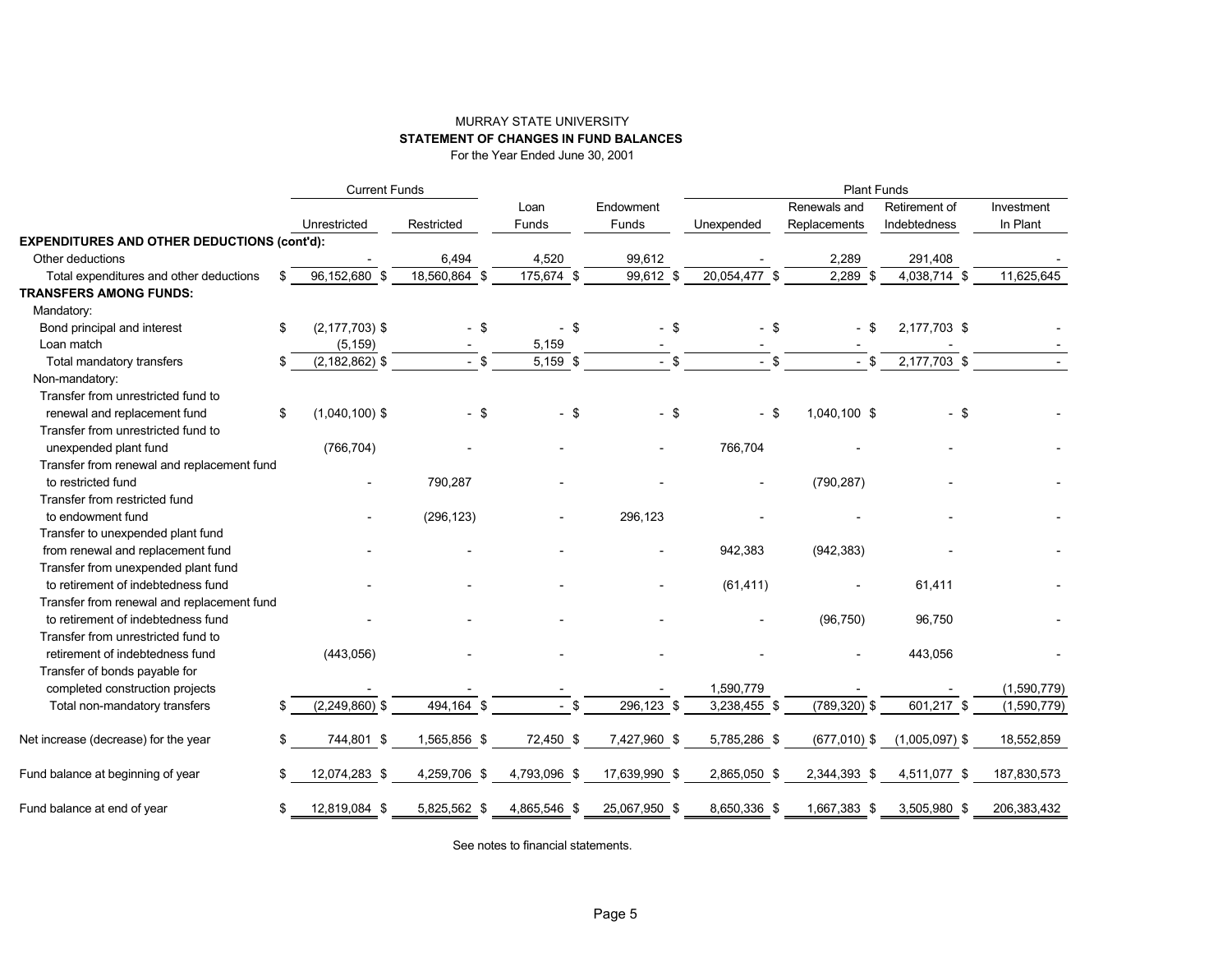#### MURRAY STATE UNIVERSITY **STATEMENT OF CURRENT FUNDS REVENUES, EXPENDITURES, AND OTHER CHANGES** For the Year Ended June 30, 2001

With Comparative Figures for the Year Ended June 30, 2000

|                                              |                   | 2001             |                     |                   |
|----------------------------------------------|-------------------|------------------|---------------------|-------------------|
|                                              | Unrestricted      | Restricted       | Total               | 2000              |
| <b>REVENUES:</b>                             |                   |                  |                     |                   |
| Educational and general:                     |                   |                  |                     |                   |
| Tuition and fees                             | \$<br>30,351,183  | \$               | \$<br>30,351,183    | \$<br>27,756,595  |
| State appropriations                         | 46,861,700        |                  | 46,861,700          | 45,024,100        |
| Grants and contracts                         |                   | 19,110,501       | 19,110,501          | 17,075,744        |
| Endowment income                             |                   | 480,726          | 480,726             | 557,823           |
| Indirect and administrative cost recoveries  | 475,628           |                  | 475,628             | 334,505           |
| Sales and services of educational activities | 2,884,394         |                  | 2,884,394           | 2,805,170         |
| Other sources                                | 5,033,812         |                  | 5,033,812           | 3,822,606         |
| Total educational and general                | 85,606,717        | \$<br>19,591,227 | \$<br>105, 197, 944 | \$<br>97,376,543  |
| Auxiliary enterprises                        | \$<br>15,723,486  | \$<br>41,329     | \$<br>15,764,815    | 14,224,595        |
| <b>Total revenues</b>                        | \$<br>101,330,203 | \$<br>19,632,556 | \$<br>120,962,759   | \$<br>111,601,138 |
| <b>EXPENDITURES AND MANDATORY TRANSFERS:</b> |                   |                  |                     |                   |
| Educational and general:                     |                   |                  |                     |                   |
| Instruction                                  | \$<br>35,927,662  | \$<br>5,886,193  | \$<br>41,813,855    | \$<br>38,791,397  |
| Research                                     | 724,118           | 1,419,657        | 2,143,775           | 1,909,420         |
| Public service                               | 3,696,594         | 985,370          | 4,681,964           | 4,537,093         |
| Libraries                                    | 2,639,668         | 61,003           | 2,700,671           | 2,616,357         |
| Academic support                             | 4,007,192         | 518,172          | 4,525,364           | 4,543,256         |
| Student services                             | 7,970,918         | 930,532          | 8,901,450           | 8,067,014         |
| Institutional support                        | 9,887,612         | 175,926          | 10,063,538          | 9,108,417         |
| Operation and maintenance of plant           | 9,739,333         | 263,895          | 10,003,228          | 9,575,574         |
| Student financial aid                        | 7,291,657         | 8,230,112        | 15,521,769          | 13,862,139        |
| Educational and general expenditures         | 81,884,754        | \$<br>18,470,860 | 100,355,614         | \$<br>93,010,667  |
| Mandatory transfers for:                     |                   |                  |                     |                   |
| Bond principal and interest                  | \$<br>1,164,000   | \$               | \$<br>1,164,000     | \$<br>1,546,000   |
| Loan fund matching grant                     | 5,159             |                  | 5,159               | 2,725             |
| Total mandatory transfers                    | \$<br>1,169,159   | \$<br>$\equiv$   | \$<br>1,169,159     | \$<br>1,548,725   |
| Total educational and general                | \$<br>83,053,913  | \$<br>18,470,860 | \$<br>101,524,773   | \$<br>94,559,392  |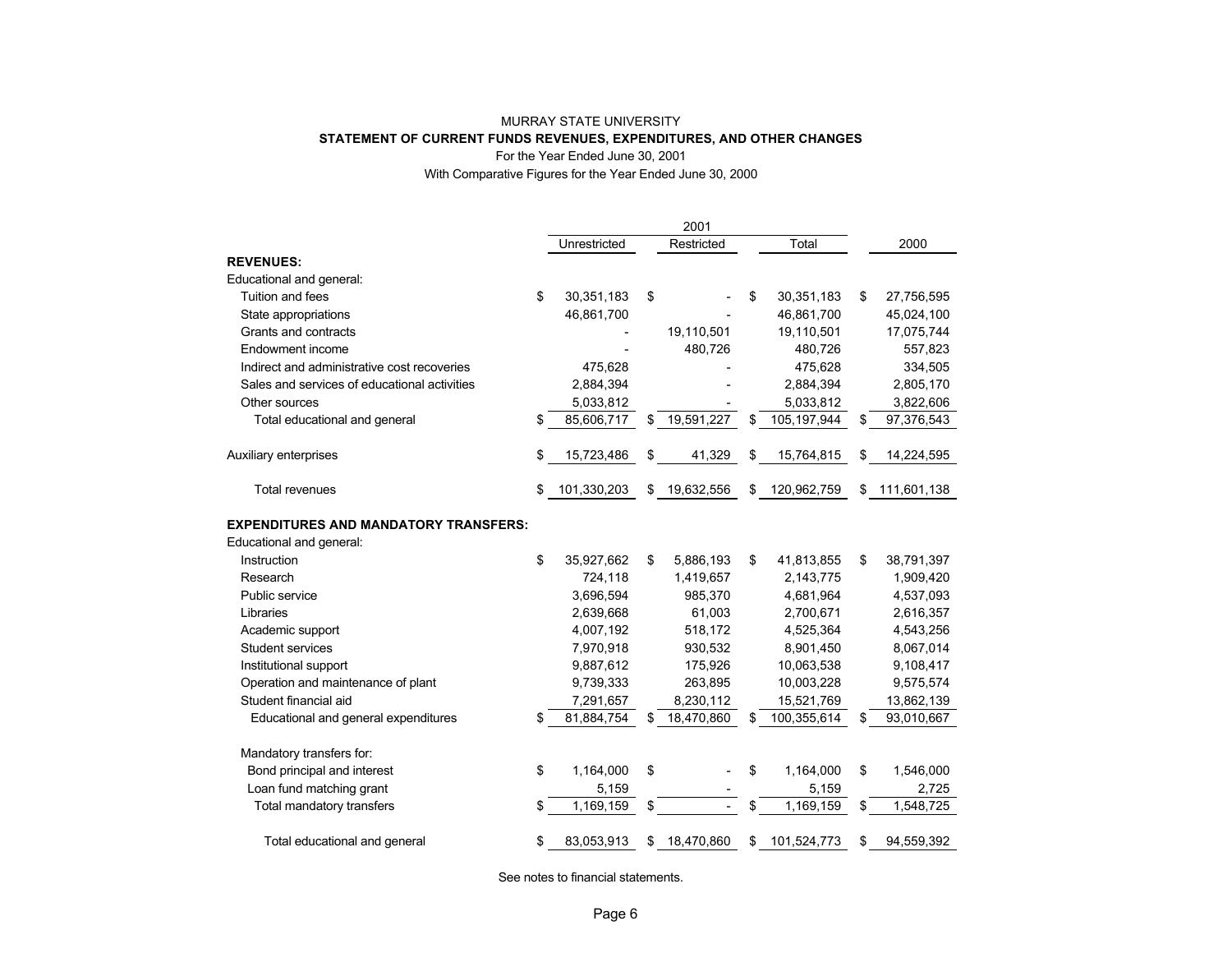#### MURRAY STATE UNIVERSITY **STATEMENT OF CURRENT FUNDS REVENUES, EXPENDITURES, AND OTHER CHANGES** For the Year Ended June 30, 2001

With Comparative Figures for the Year Ended June 30, 2000

|                                                       |    |              |    | 2001       |     |             |                   |
|-------------------------------------------------------|----|--------------|----|------------|-----|-------------|-------------------|
|                                                       |    | Unrestricted |    | Restricted |     | Total       | 2000              |
| <b>EXPENDITURES AND MANDATORY TRANSFERS (cont'd):</b> |    |              |    |            |     |             |                   |
| Auxiliary enterprises:                                |    |              |    |            |     |             |                   |
| Expenditures                                          | \$ | 14,267,926   | \$ | 41,329     | \$  | 14,309,255  | \$<br>12,725,655  |
| Mandatory transfers for bond principal                |    |              |    |            |     |             |                   |
| and interest                                          |    | 1,013,703    |    |            |     | 1,013,703   | 943,827           |
| Total auxiliary enterprises                           | S  | 15,281,629   | \$ | 41,329     | \$. | 15,322,958  | \$<br>13,669,482  |
| Total expenditures and mandatory transfers            | S  | 98,335,542   | \$ | 18,512,189 | \$  | 116,847,731 | \$<br>108,228,874 |
| OTHER TRANSFERS AND ADDITIONS<br>(DEDUCTIONS):        |    |              |    |            |     |             |                   |
| Refunded to grantors                                  | \$ |              | \$ | (42, 181)  | \$  | (42, 181)   | \$<br>(95, 270)   |
| Non-mandatory transfers and other changes:            |    |              |    |            |     |             |                   |
| Transfer to renewal and replacement fund              |    | (1,040,100)  |    |            |     | (1,040,100) | (141, 360)        |
| Transfer from renewal and replacement fund            |    |              |    | 790,287    |     | 790.287     |                   |
| Transfer to unexpended plant funds                    |    | (766, 704)   |    |            |     | (766, 704)  | (475, 031)        |
| Transfer to endowment fund from restricted fund       |    |              |    | (296, 123) |     | (296, 123)  | (378, 617)        |
| Transfer to retirement of indebtedness fund           |    | (443, 056)   |    |            |     | (443, 056)  | (354, 064)        |
| Other additions (deductions)                          |    |              |    | (6, 494)   |     | (6, 494)    | (4, 535)          |
| Total other transfers                                 |    |              |    |            |     |             |                   |
| and additions (deductions)                            | S  | (2,249,860)  | \$ | 445,489    | \$  | (1,804,371) | (1,448,877)       |
| Net increase in fund balance                          | \$ | 744,801      | S. | 1,565,856  | \$  | 2,310,657   | \$<br>1,923,387   |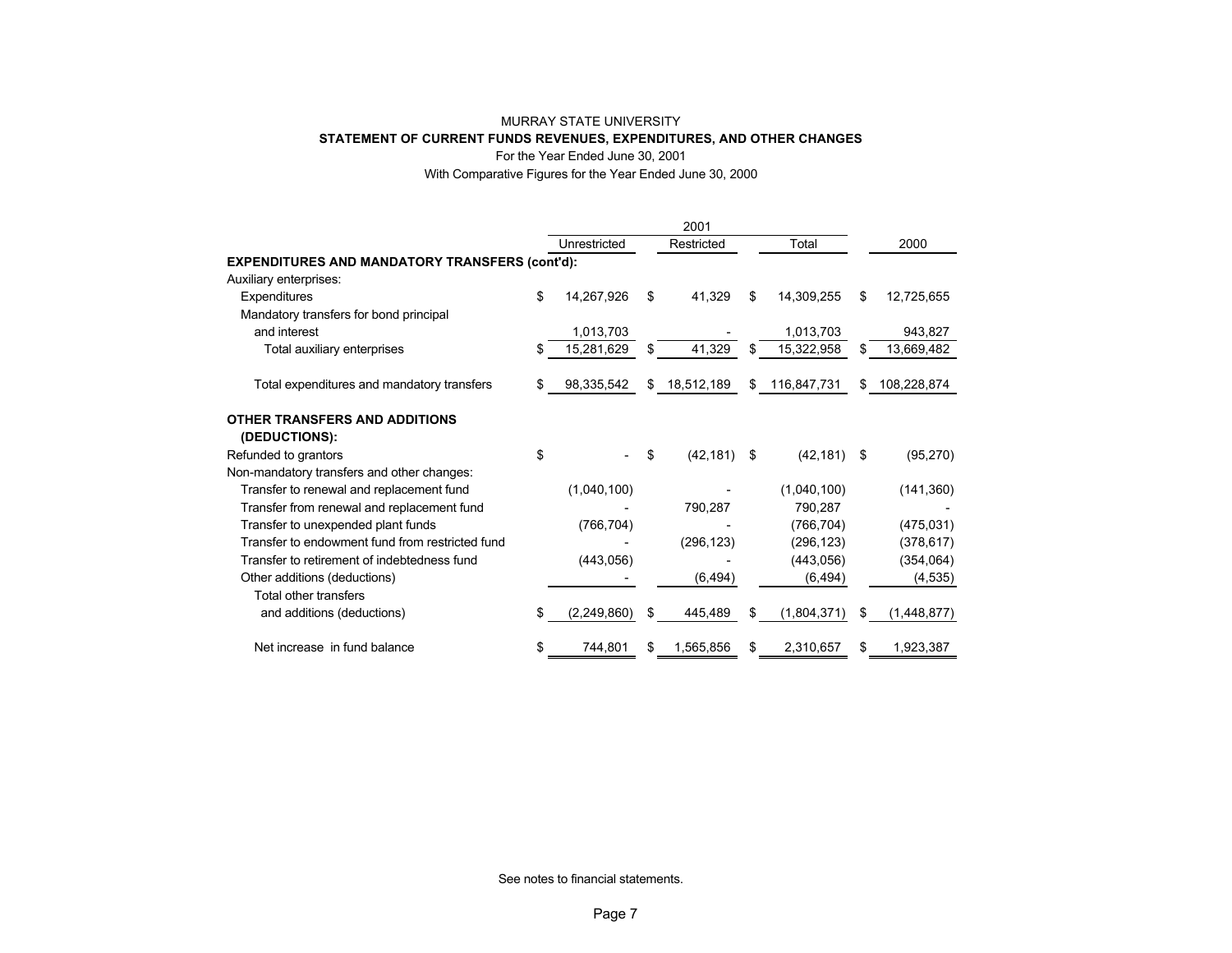#### Note 1. **Summary of Significant Accounting Policies**

#### **Nature of Entity**

 Murray State University (the University) is a state supported institution of higher education located in Murray, Kentucky and is accredited by the Southern Association of Colleges and Schools. The University awards graduate and undergraduate degrees and serves a student population in excess of 9,100. The University is a component unit of the Commonwealth of Kentucky.

#### **Basis of Accounting**

The financial statements of the University have been prepared in accordance with the AICPA Industry Audit Guide "Audits of Colleges and Universities". The statement of current funds revenues, expenditures, and other changes is a statement of financial activities of current funds related to the current reporting period. It does not purport to present the results of operations or the net income or loss for the period as would a statement of income or a statement of revenues and expenses.

To the extent that current funds are used to finance plant assets, the amounts so provided are accounted for as (1) expenditures, in the case of normal replacement of movable equipment and library books; (2) mandatory transfers, in the case of required provisions for debt amortization, interest and equipment renewal and replacement; and (3) transfers of a non-mandatory nature for all other cases.

#### **Fund Accounting**

To ensure observance of limitations and restrictions placed on the use of the resources available to the University, the accounts of the University are maintained in accordance with the principles of "fund accounting". This is the procedure by which resources for various activities are classified for accounting and reporting purposes into funds that are in accordance with activities or objectives specified. Separate accounts are maintained for each fund; however, in the accompanying financial statements, funds that have similar characteristics have been combined and reported as five balanced fund groups: current funds, loan funds, endowment funds, plant funds, and agency funds. Accordingly, all financial transactions have been recorded and reported by fund group. Within each group, fund balances restricted by outside sources are so indicated and are distinguished from unrestricted funds allocated to specific purposes by action of the University's Board of Regents. Externally restricted funds may be utilized only in accordance with the purposes established by the source of such funds and are in contrast with unrestricted funds over which the University retains control to use in achieving its institutional purposes.

Current funds are used primarily to account for the transactions affecting the general operation of the University. These resources are expendable for performing the primary and support objectives of the University. Restricted gifts, grants, appropriations, and other restricted resources are accounted for in the appropriate restricted funds. Restricted current funds received from non-exchange transactions are reported as revenues and expenditures in the period received provided all recognition criteria are met. Restricted current funds received from exchange transactions are reported as revenues and expenditures when expended for current period operating purposes.

The loan funds group is used to account for loan programs available to students and financed primarily by the Federal government.

Endowment funds are those for which donors, the Commonwealth, or other external agencies have stipulated, under the terms of the instrument creating the fund, that the principal is not expendable. That is, it is to be maintained inviolate and in perpetuity, and is to be invested for the purpose of producing current and future income which may be expended or added to principal.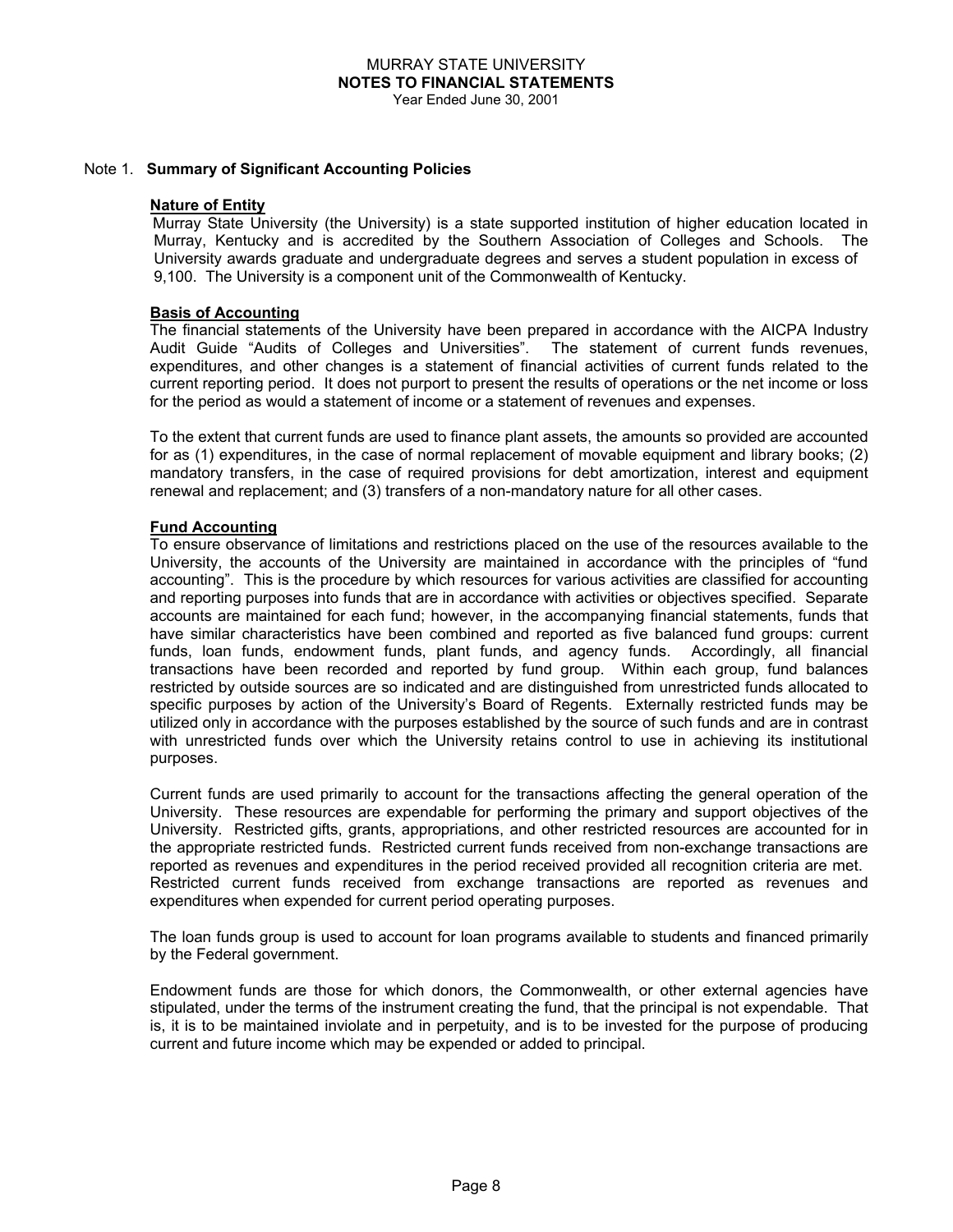#### MURRAY STATE UNIVERSITY **NOTES TO FINANCIAL STATEMENTS** Year Ended June 30, 2001

#### Note 1. **Summary of Significant Accounting Policies** (**cont'd)**

Plant fund groups are used to account for the transactions relating to investment in University property. Plant fund subgroups include (1) unexpended plant, (2) renewals and replacements, (3) retirement of indebtedness, and (4) investment in plant. The unexpended plant subgroup consists of funds to be used for the acquisition and/or construction of physical properties for institutional purposes but unexpended at the reporting date. The renewals and replacements subgroup consists of funds to be expended for renewals and replacements of plant fund assets, including some renewals and replacements of a type not ordinarily capitalized in the investment in plant subgroup. The retirement of indebtedness subgroup consists of funds set aside for debt service reserves and charges, and for retirement of indebtedness on institutional properties. The investment in plant subgroup consists of funds expended for and thus invested in institutional properties and the bond indebtedness incurred to finance plant acquisitions and construction. Physical plant and equipment are stated at cost at the date of acquisition or at fair market value at the date of donation for gifts.

Agency funds are used to account for assets held by the University as custodian or fiscal agent for others and used for certain organized activities.

All gains and losses arising from the sale, collection or other disposition of investments and other noncash assets are accounted for in the funds which owned such assets. Ordinary income derived from investments, receivables, and the like is accounted for in the fund owning such assets, except for income derived from investments of endowment funds, which income is accounted for in the fund to which it is restricted.

#### **Cash and Cash Equivalents**

The University's policy is to treat cash in local checking accounts and cash held by the Commonwealth for the University as cash and cash equivalents.

#### **Investments**

Equity securities with readily determinable fair values and debt securities are reported at fair value.

#### **Inventories**

Inventories are stated at the lower of cost (first-in, first-out method) or market.

#### **Assets Held by Murray State University Foundation**

Assets held by the Murray State University Foundation (the "Foundation") represent resources neither in the possession nor the control of the University, but are held and administered by the Foundation. The Foundation is governed by an independent board. The University recognizes gifts and donations made to the Foundation for the exclusive use and benefit of the University as assets and revenues of the University. The University recognizes the assets held by the Foundation at the estimated fair value of the assets or the present value of the future cash flows when the University is notified of the existence of the gift or the endowment.

#### **Nonexchange Transactions**

Effective July 1, 2000, the University adopted Governmental Accounting Standards Board (GASB) Statement No. 33, "Accounting and Financial Reporting for Nonexchange Transactions." as amended by GASB Statement No. 36, "Recipient Reporting for Certain Shared Nonexchange Revenues". These Statements established accounting and financial reporting standards for nonexchange transactions involving financial or capital resources (for example, grants and private donations). The principal issue addressed in these statements is the timing of recognition of nonexchange transactions. The adoption of these Statements did not have a significant impact on the University's financial statement.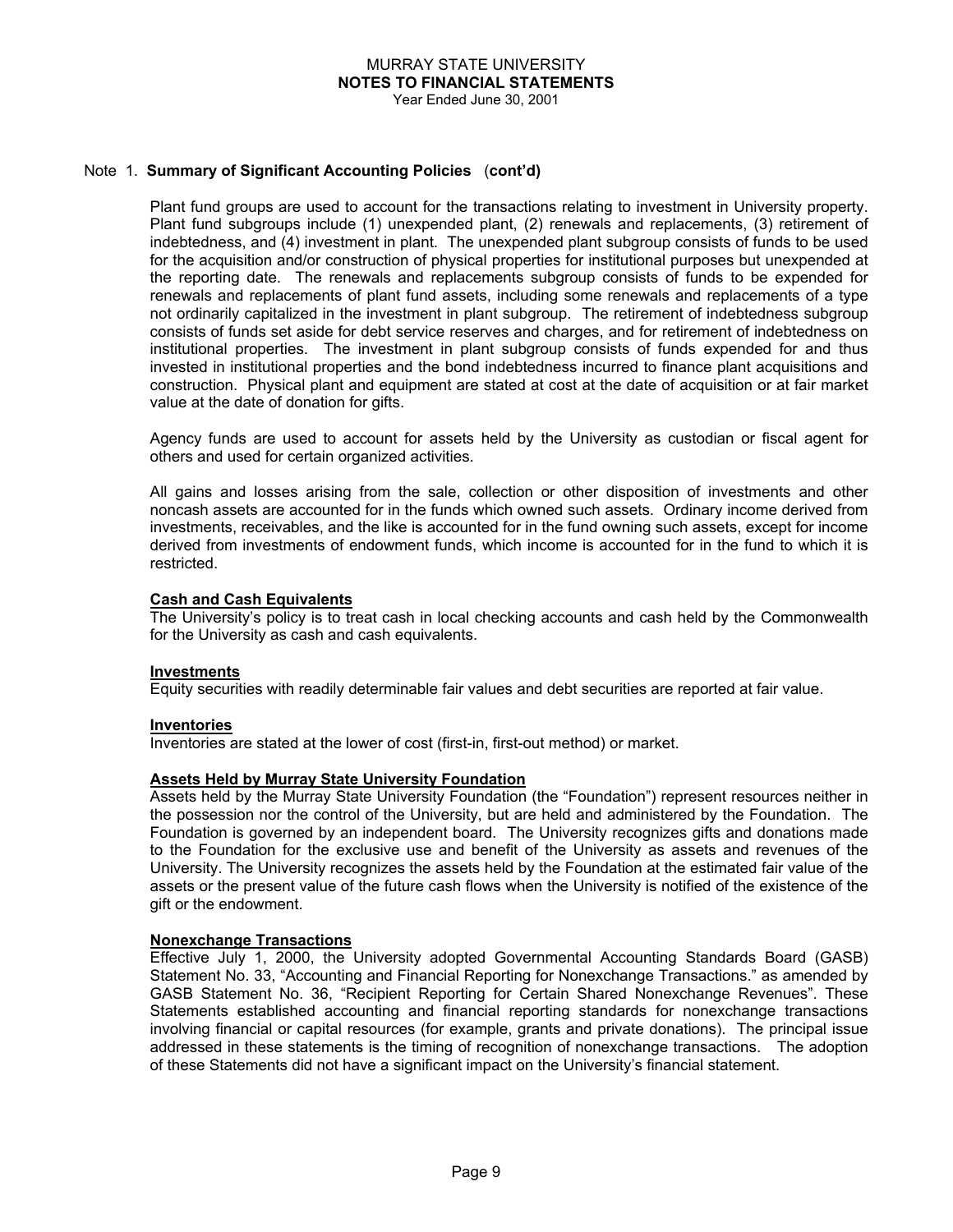#### Note 1. **Summary of Significant Accounting Policies (cont'd)**

#### **Deferred Revenue**

Revenues of summer school academic terms are reported in the fiscal year in which the programs are predominantly conducted. Therefore, deferred tuition revenue is recorded for terms which have not begun at fiscal year end. Revenues of exchange or exchange-like transactions (for example, grants and private contracts) are reported in the fiscal year in which the terms of the grant or contract award is met. Therefore, deferred revenue is recorded pending completion of the award terms.

#### **Use of Estimates**

The preparation of financial statements in conformity with accounting principles generally accepted in the United States of America requires management to use estimates and assumptions. The accompanying financial statements include estimates for items such as allowances for doubtful accounts and loans receivable, self- insurance liabilities and other accrued liabilities. Actual results could differ from those estimates.

#### **Recent Accounting Pronouncements**

In November 1999, the GASB issued Statement No. 35, "Basic Financial Statements – and Management's Discussion and Analysis – for Public Colleges and Universities." This statement establishes accounting and financial reporting standards for public colleges and universities within the financial reporting guidelines of GASB Statement No. 34, "Basic Financial Statements – and Management's Discussion and Analysis – for State and Local Governments" as amended by GASB No. 37, "Basic Financial Statements and Managements' Discussion and Analysis – for State and Local Governments: Omnibus" and GASB No 38, "Certain Financial Statement Note Disclosures". GASB No. 35 has the effect of changing the financial reporting requirements for basic financial statements for public colleges and universities under accounting principles generally accepted in the United States of America. This statement is effective for financial statements for fiscal years beginning after June 15, 2001. It is expected that the adoption of Statement No. 35 will have a material effect on the University's financial statements. Among other things, net assets (currently referred to as fund balances) will be reduced due to the requirement of this Statement to recognize depreciation on all capital assets. Additionally, the content and presentation of the basic financial statements will be significantly revised under this Statement, including the addition of management's discussion and analysis as required supplementary information.

#### **Reclassifications**

Certain reclassifications have been made to the 2000 amounts to conform to the 2001 presentation.

#### Note 2. **Deposits and Investments**

The University currently uses commercial banks and the Commonwealth of Kentucky as depositories. Deposits with commercial banks are covered by Federal depository insurance or collateral held by the banks in the University's name. At the Commonwealth level, the University's accounts are pooled with other agencies of the Commonwealth. These Commonwealth pooled deposits are substantially covered by Federal depository insurance or by collateral held by the bank in the Commonwealth's name. The investments of the University not held in the Commonwealth investment pool are insured or registered, or are held by the University or by an agent in the University's name.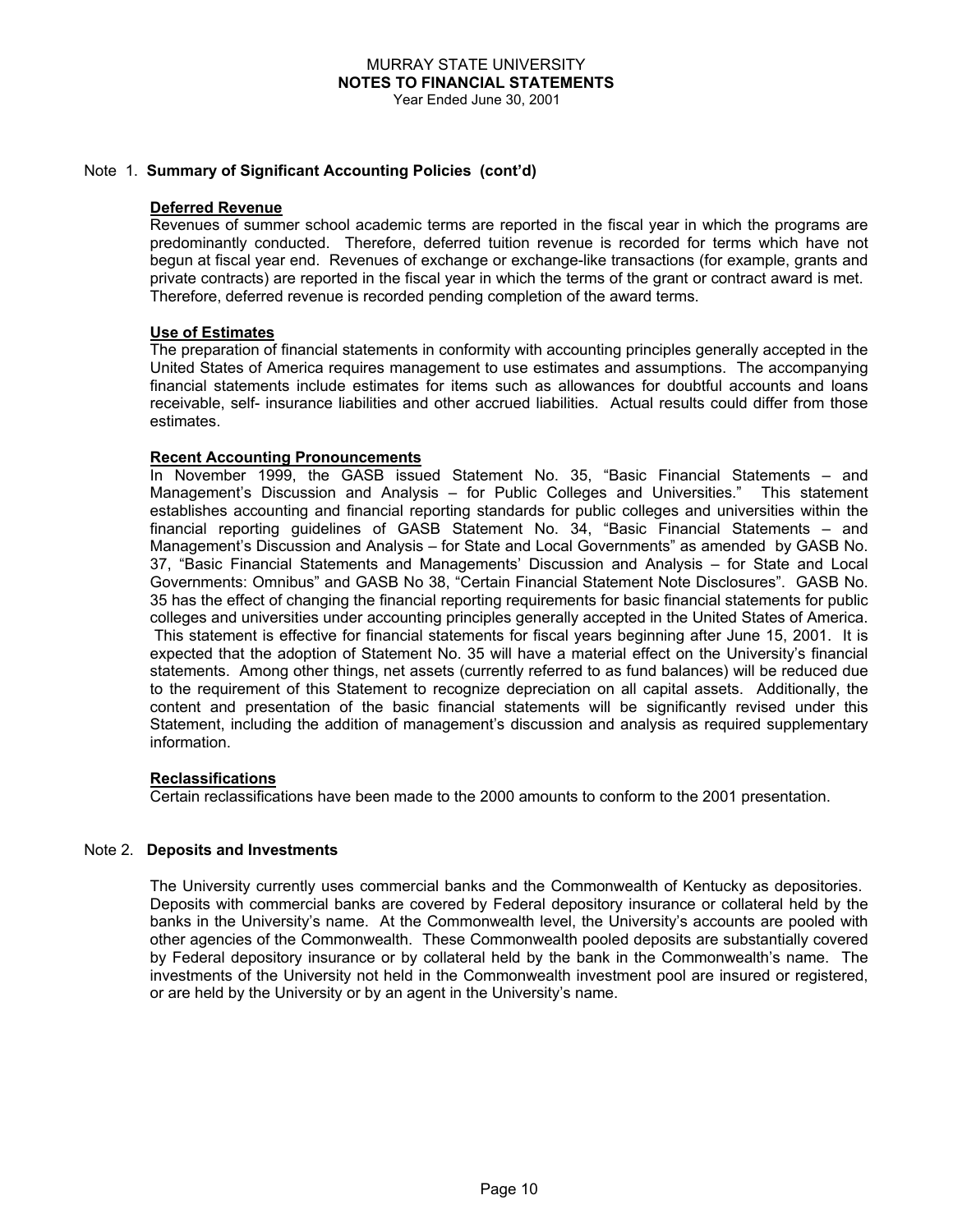## MURRAY STATE UNIVERSITY **NOTES TO FINANCIAL STATEMENT**

Year Ended June 30, 2001

#### Note 2. **Deposits and Investments (cont'd)**

Below is a summary of investments:

|                                | June 30, 2001 |    |               |  | June 30, 2000 |               |           |  |  |
|--------------------------------|---------------|----|---------------|--|---------------|---------------|-----------|--|--|
|                                | Cost          |    | Fair<br>Value |  | Cost          | Fair<br>Value |           |  |  |
| U. S. government<br>securities | 4.496.940     | \$ | 4,498,624     |  | 4,515,336     |               | 4,506,014 |  |  |
| Certificates of deposit        |               |    |               |  | 802,362       |               | 802,362   |  |  |
| Total                          | 4,496,940     |    | 4,498,624     |  | 5,317,698     |               | 5,308,376 |  |  |

#### Note 3. **Inventories**

Inventories at June 30, consisted of:

|                                | June 30, 2001   |   | June 30, 2000 |
|--------------------------------|-----------------|---|---------------|
| Current unrestricted funds-    |                 |   |               |
| Inventories:                   |                 |   |               |
| University bookstore           | \$<br>1,120,831 | S | 1,022,644     |
| Physical plant                 | 324.643         |   | 320,753       |
| Food and food service supplies | 163,576         |   | 109,725       |
| Central stores - supplies      | 11.296          |   | 20,274        |
| Total                          | 1,620,346       |   | 1,473,396     |

#### Note 4. **Accounts and Loans Receivable**

Below is a summary of accounts and loans receivable:

|                                 | June 30, 2001   | June 30, 2000 |            |  |
|---------------------------------|-----------------|---------------|------------|--|
| Current unrestricted funds -    |                 |               |            |  |
| Accounts receivable:            |                 |               |            |  |
| Student                         | \$<br>1,339,961 | \$            | 1,214,142  |  |
| Employee:                       |                 |               |            |  |
| <b>Travel advances</b>          | 27,359          |               | 25,339     |  |
| Computer loans                  | 45,765          |               | 43,159     |  |
| Outside sales                   | 701,760         |               | 474,198    |  |
| State agencies                  | 18,988          |               | 57,638     |  |
| Allowance for doubtful accounts | (609, 308)      |               | (530,156)  |  |
| Subtotal                        | \$<br>1,524,525 | \$            | 1,284,320  |  |
| Current restricted funds -      |                 |               |            |  |
| Accounts receivable:            |                 |               |            |  |
| Grants and contracts            | \$<br>2,342,438 | \$            | 1,973,264  |  |
| Loan funds -                    |                 |               |            |  |
| Student loans                   | \$<br>4,534,362 | \$            | 4,461,317  |  |
| Allowance for doubtful accounts | (226,485)       |               | (225, 284) |  |
| Subtotal                        | \$<br>4,307,877 | \$            | 4,236,033  |  |
| Plant funds -                   |                 |               |            |  |
| Vendor receivable               | \$<br>610       | \$            |            |  |
| Total                           | \$<br>8,175,450 | \$            | 7,493,617  |  |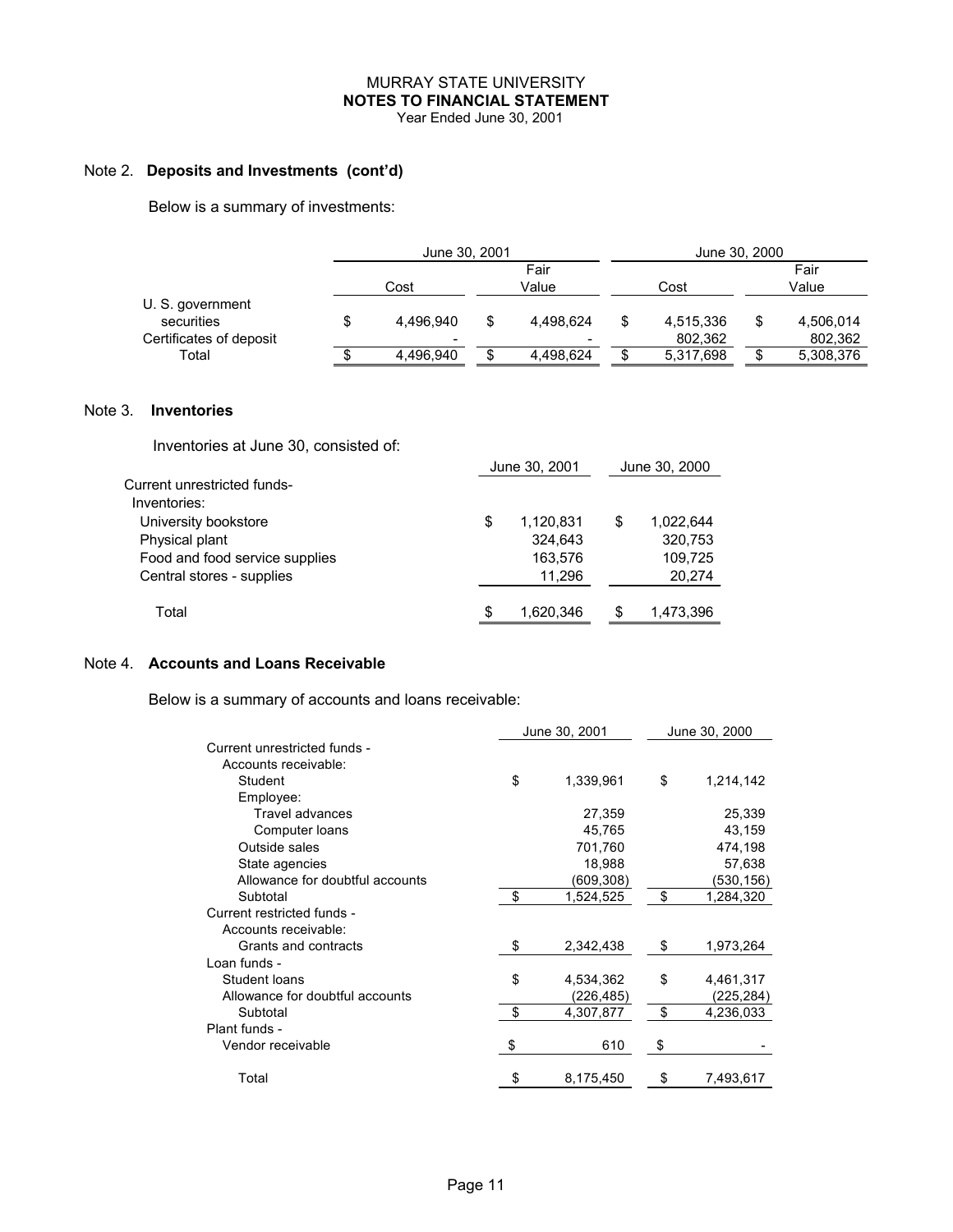# MURRAY STATE UNIVERSITY **NOTES TO FINANCIAL STATEMENTS**

Year Ended June 30, 2001

#### Note 5. **Assets Held by MSU Foundation**

Assets held by the Murray State University Foundation are invested primarily in an investment pool managed by the Foundation and are carried at fair market value. The assets in the pool are invested as follows: securities of the U.S. government and its agencies, 3%; mutual funds invested in equity securities, 45%; mutual funds invested in fixed income securities, 44%; certificates of deposit, 2% and other 6%.

#### Note 6. **Property, Plant, and Equipment**

Below is a summary of property, plant, and equipment:

|                                   |    | June 30, 2001 |    | June 30, 2000 |
|-----------------------------------|----|---------------|----|---------------|
| Land                              | \$ | 4,997,755     | \$ | 4,070,193     |
| <b>Buildings</b>                  |    | 128,456,170   |    | 125,508,912   |
| Improvements other than buildings |    | 12,023,768    |    | 9,702,081     |
| Equipment                         |    | 34,348,890    |    | 31,258,855    |
| Library holdings                  |    | 21,743,175    |    | 20,881,279    |
| Construction in progress          |    | 28,118,854    |    | 19,747,494    |
|                                   |    |               |    |               |
| Total                             | S  | 229,688,612   | \$ | 211, 168, 814 |

During the year ended June 30, 2001, the University capitalized interest cost of approximately \$132,000.

The University purchased 28.0 acres of real estate from Murray State University Athletic Foundation, Inc. in November 1999, with a total purchase price of \$665,000. In December 2000, the University received the deed from The Murray State University Athletic Foundation, Inc. for donated real estate of 51.16 acres with a fair market value of \$545,000. The University also purchased 3.5 acres of real estate from Murray State University Foundation, Inc. in June 2001, with a total purchase price of \$330,000.

#### Note 7. **Employee Benefits**

#### A. Kentucky Teachers Retirement System:

 All faculty and exempt employees required to hold a degree and occupying full-time positions, defined as seven-tenths (7/10) of normal full-time service on a daily or weekly basis are required by state law to participate in the Kentucky Teachers Retirement System (KTRS) or an optional retirement plan. KTRS, a cost sharing, multiple-employer, public employee retirement system, provides retirement benefits based on an employee's final average salary and number of years service. Benefits are subject to certain reductions if the employee retires before reaching age sixty or has less than twenty-seven years of participation in the plan. The plan also provides for disability, death and survivor benefits and medical insurance.

The Kentucky Teachers Retirement System issues a publicly available financial report that includes financial statements and required supplementary information. That report may be obtained by writing to Kentucky Teachers Retirement System, 479 Versailles Road, Frankfort, Kentucky 40601-3800 or by calling (502) 573-3266.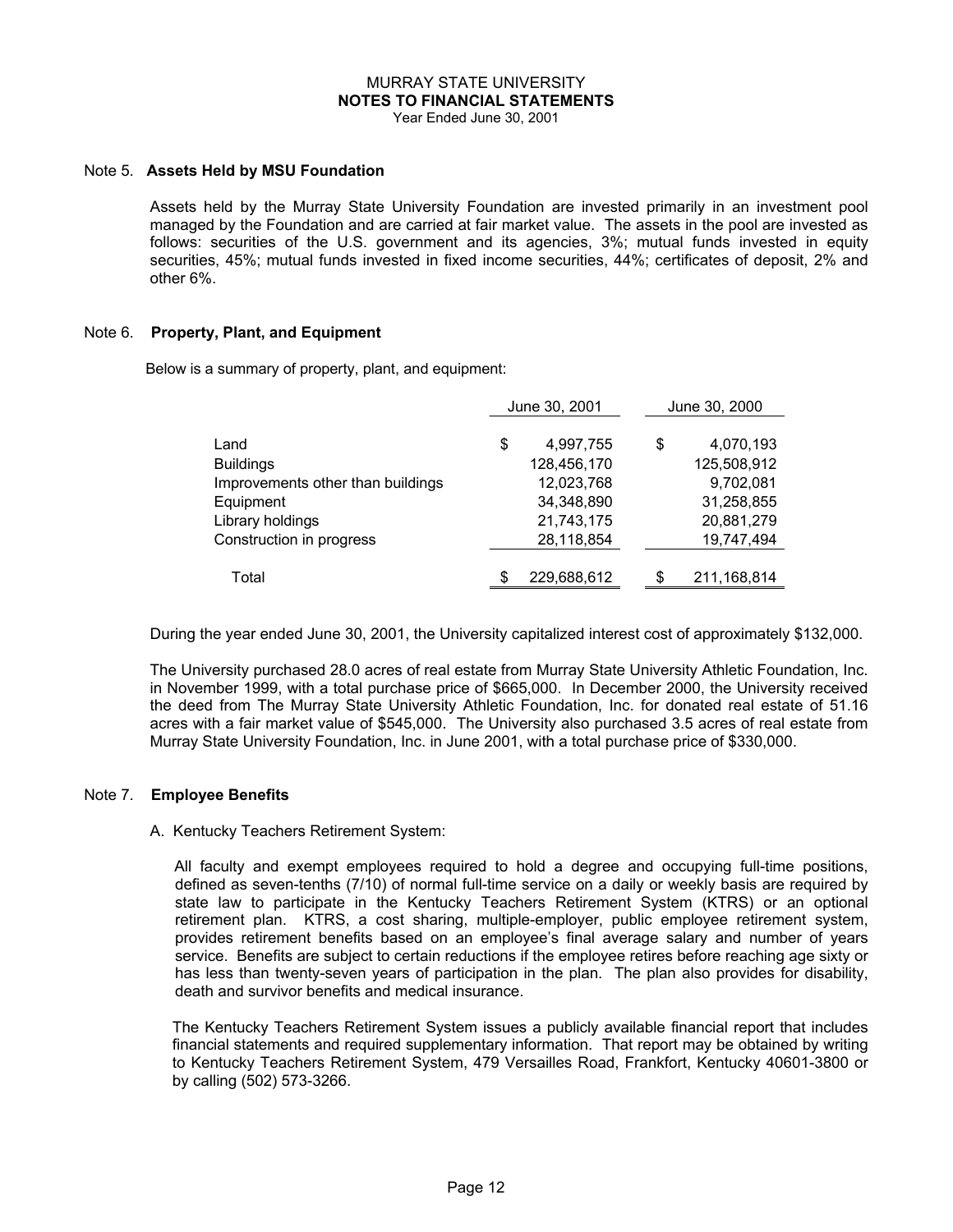# MURRAY STATE UNIVERSITY **NOTES TO FINANCIAL STATEMENTS**

Year Ended June 30, 2001

#### Note 7. **Employee Benefits (cont'd)**

Funding for the plan is provided from eligible employees who contribute 6.16% of their salary through payroll deductions and the University, which also contributes 13.84% of current eligible employees' salaries to the KTRS. Contribution requirements of the plan members and the University are established by Kentucky Revised Statutes and the KTRS Board of Trustees. The University's contributions to KTRS for the fiscal years ending June 30, 2001 and 2000 were \$3,476,325 and \$3,449,158, respectively, and were equal to the required contributions for each year.

#### B. Kentucky Employee Retirement System:

Substantially all other full-time University employees are required by law to participate in the Kentucky Employee Retirement System (KERS), a cost sharing multiple-employer, public employee retirement system. KERS provides retirement benefits based on an employee's final average salary and number of years of service. Benefits are subject to certain reductions if the employee retires before reaching age sixty-five or has less than twenty-seven years of service. The plan also provides for disability, death and survivor benefits and medical insurance.

The Kentucky Employee Retirement System issues a publicly available financial report that includes financial statements and required supplementary information. That report may be obtained by writing to Kentucky Employees Retirement System, 1260 Louisville Road, Perimeter Park West, Frankfort, Kentucky 40601 or by calling (502) 564-4646.

Funding for the plan is provided from eligible employees who contribute 5.00% of their salary through payroll deductions and the University, which also contributes 5.89% of current eligible employees' salaries to the nonhazardous KERS. Employees covered by hazardous KERS contributes 8.00% of gross salary and the University contributes 18.84 % of gross salaries. University contribution rates are determined by the Kentucky Revised Statutes and the Board of Trustees of the Kentucky Retirement Systems each biennium. The University's contributions to KERS for the years ending June 30, 2001 and 2000 were \$732,688 and \$904,416, respectively, and were equal to the required contributions for each year.

C. University Health Self-Insurance Program:

The University maintains a self-insurance program for employees' health insurance. The University pays approximately 80% of the expenses of the plan for permanent full-time employees and their families. Expenses incurred to cover claims paid by the University under the plan for year ending June 30, 2001 and 2000 totaled \$3,525,859 and \$3,145,808, respectively, excluding administrative and stop-loss fees.

#### Note 8. **Notes Payable**

| Notes payable at June 30, 2001 consist of the following:                                                                                                                   |   |             |
|----------------------------------------------------------------------------------------------------------------------------------------------------------------------------|---|-------------|
|                                                                                                                                                                            |   | Outstanding |
| Commonwealth of Kentucky note issued for expenditures<br>related to the Regional Special Events Center, matures<br>June 2002, interest rate 6.70%                          | S | 90.685      |
| Bank master lease agreement to finance the campus<br>networking project, matures February 2004, interest rates 4.23%<br>to 4.35%; collateralized by network infrastructure |   |             |
| equipment                                                                                                                                                                  |   | 779,194     |
| Ohio Valley Conference note issued for assessment program,<br>matures September 2003, interest rate 6.00%                                                                  |   | 32.138      |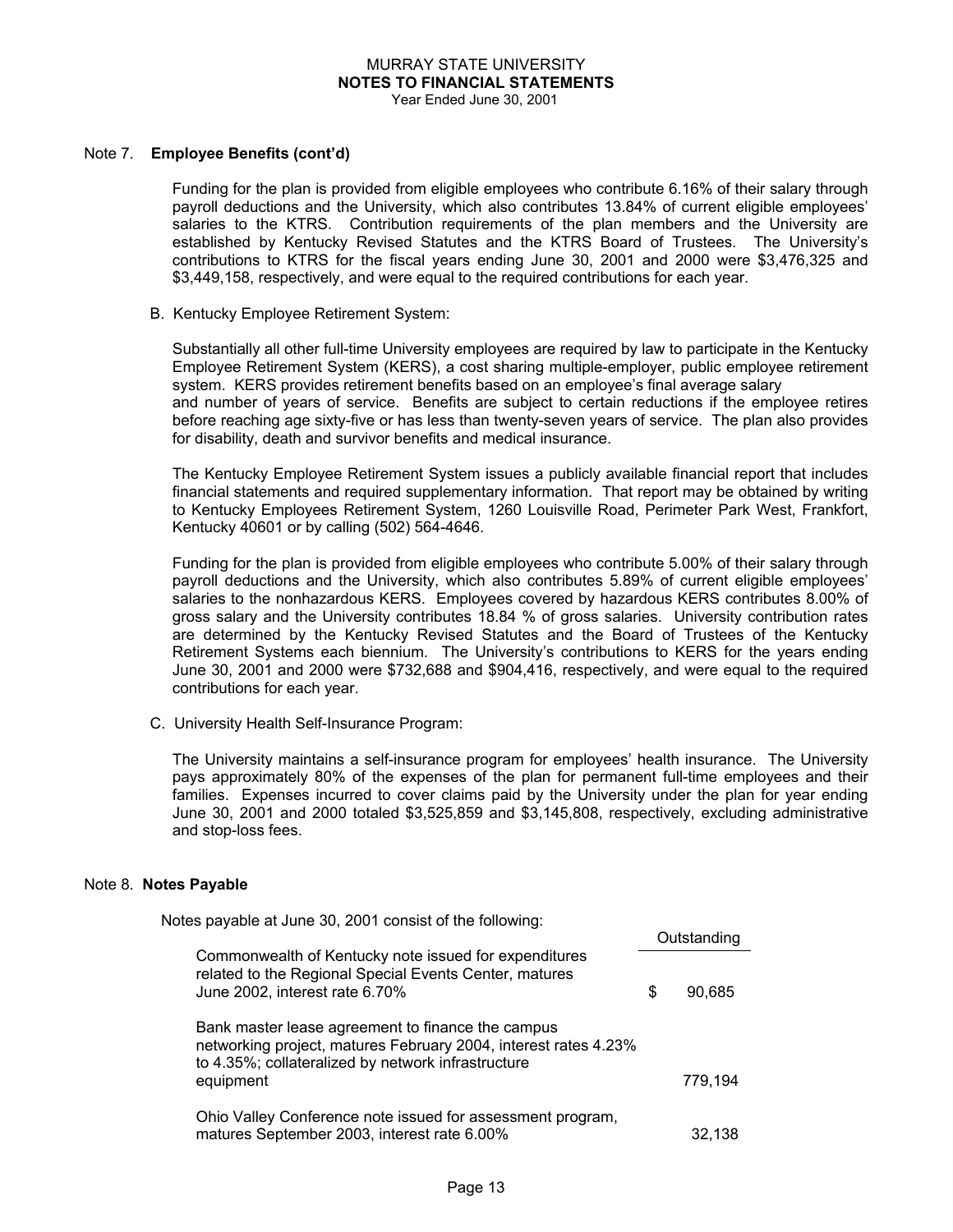# MURRAY STATE UNIVERSITY **NOTES TO FINANCIAL STATEMENTS**

Year Ended June 30, 2001

#### Note 8. **Notes Payable (cont'd)**

| Murray State University Foundation notes<br>issued for various departmental capital expenditures,<br>with maturities to April 2008, interest rates 7.00% to 8.50%. | 182,787   |
|--------------------------------------------------------------------------------------------------------------------------------------------------------------------|-----------|
| Bank master lease agreement to finance computer<br>equipment, matures July 2001, interest rate 4.93%                                                               | 3,260     |
| Bank master lease agreement to finance vehicles,<br>Matures August 2002, interest rate 4.93%                                                                       | 10.154    |
| Bank master lease agreement to finance<br>residential college networking project, matures<br>August 2007, interest rates of 5.20% to 5.59%                         | 741,942   |
| Total                                                                                                                                                              | 1.840.160 |

A schedule of the mandatory principal and interest payments for the next five fiscal years and thereafter is presented below:

| Year Ending       |                 |          |         |  |
|-------------------|-----------------|----------|---------|--|
| June 30           | Principal       | Interest |         |  |
| 2002              | \$<br>533,784   |          | 87,179  |  |
| 2003              | 451,302         |          | 59,589  |  |
| 2004              | 354,652         |          | 37,944  |  |
| 2005              | 146,800         |          | 26,123  |  |
| 2006              | 155,011         |          | 16,375  |  |
| <b>Thereafter</b> | 198,611         |          | 9,056   |  |
| Total             | \$<br>1,840,160 | \$       | 236,266 |  |

#### Note 9. **Bonds Payable**

Bonds payable at June 30, 2001 consist of the following:

|                                                                                                                                   | Outstanding |            |
|-----------------------------------------------------------------------------------------------------------------------------------|-------------|------------|
| Consolidated Educational Building Revenue Bonds,<br>issued 1971 to 1993, with maturities to 2012, interest<br>rates 3.0% to 6.20% | S           | 11,120,000 |
| Consolidated Housing and Dining System Revenue<br>Bonds, issued 1965 to 2001, with maturities to 2022,                            |             |            |
| interest rates 2.88% to 5.40%                                                                                                     |             | 11,017,000 |
| Total                                                                                                                             |             | 22,137,000 |

Revenues from student housing and dining facilities, certain other auxiliary enterprises and student fees are pledged for the retirement of the bonds. All bonds are collateralized by land and buildings.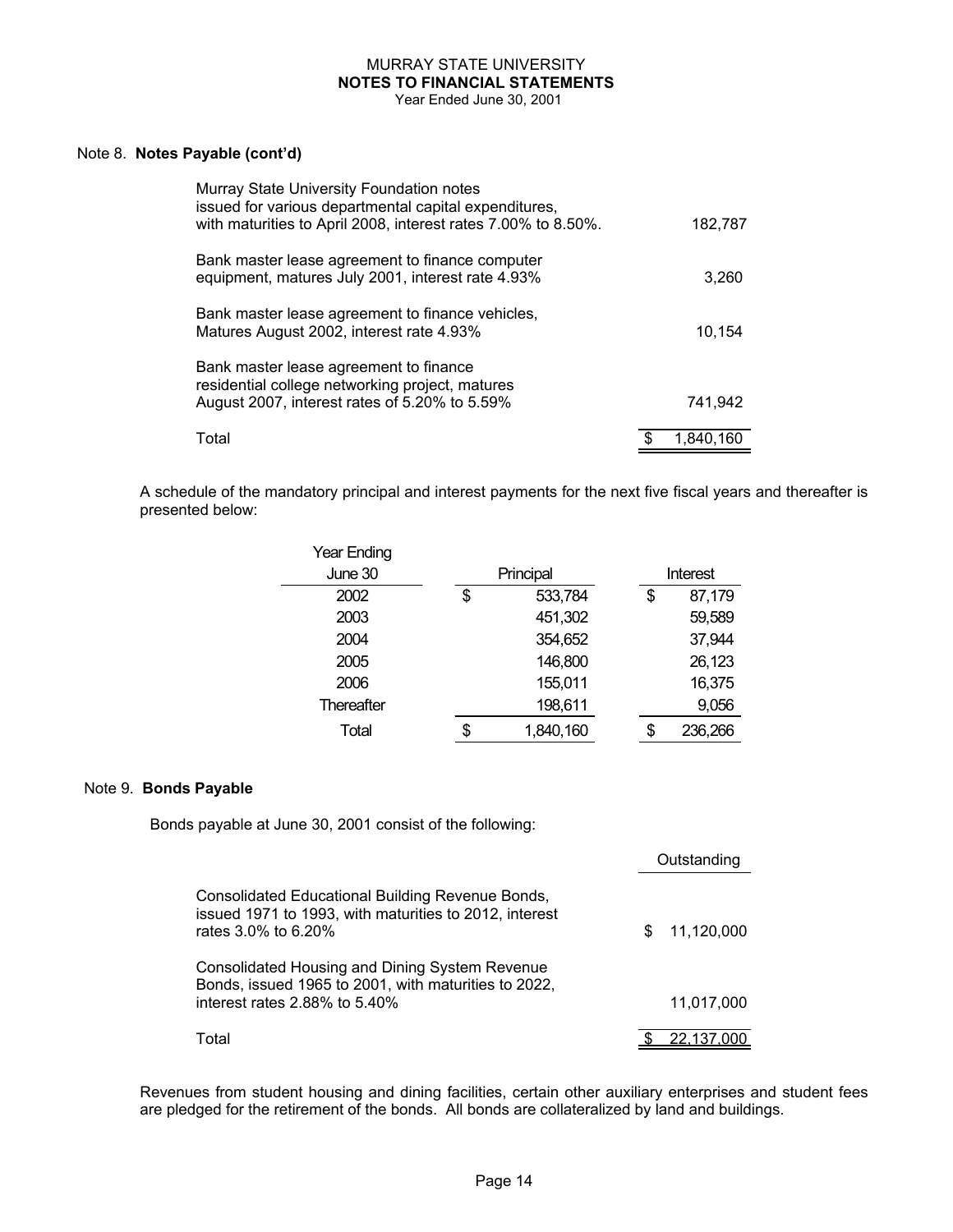# MURRAY STATE UNIVERSITY  **NOTES TO FINANCIAL STATEMENTS**

Year Ended June 30, 2001

#### Note 9. **Bonds Payable (cont'd)**

A schedule of the mandatory principal payments for the next five fiscal years and thereafter is presented below:

|                   | Consolidated<br><b>Educational</b> |              |    | Consolidated<br>Housing |                |            |    |           |                  |    |           |
|-------------------|------------------------------------|--------------|----|-------------------------|----------------|------------|----|-----------|------------------|----|-----------|
|                   | Building                           |              |    |                         | and Dining     |            |    |           |                  |    |           |
| Year Ending       | Revenue                            |              |    |                         | System Revenue |            |    |           |                  |    |           |
| June 30           |                                    | <b>Bonds</b> |    |                         | <b>Bonds</b>   |            |    | Total     |                  |    |           |
|                   |                                    | Principal    |    | Interest                |                | Principal  |    | Interest  | Principal        |    | Interest  |
| 2002              | \$                                 | 1,365,000    | \$ | 609,960                 | \$             | 840,000    | \$ | 437,425   | \$<br>2,205,000  | \$ | 1,047,385 |
| 2003              |                                    | 1,430,000    |    | 538,374                 |                | 855,000    |    | 414,842   | 2,285,000        |    | 953,216   |
| 2004              |                                    | 1,510,000    |    | 461,106                 |                | 600,000    |    | 383,655   | 2,110,000        |    | 844,761   |
| 2005              |                                    | 1,600,000    |    | 377,525                 |                | 602,000    |    | 361,072   | 2,202,000        |    | 738,597   |
| 2006              |                                    | 1,690,000    |    | 288,321                 |                | 520,000    |    | 339,294   | 2,210,000        |    | 627,615   |
| <b>Thereafter</b> |                                    | 3,525,000    |    | 508,245                 |                | 7,600,000  |    | 2,458,576 | 11,125,000       |    | 2,966,821 |
| Total             | \$                                 | 11,120,000   | \$ | 2,783,531               | \$             | 11,017,000 | \$ | 4,394,864 | \$<br>22,137,000 | \$ | 7,178,395 |

The required minimum reserves of \$2,003,615 and \$1,272,192 for the Consolidated Educational Sinking Fund and the Housing and Dining Sinking Fund, respectively, are on deposit with the trustee and are included in the "Cash" and "Investments" amounts in Plant Funds in the accompanying balance sheet.

#### Note 10. **Capitalized Lease Obligations**

The University leases certain equipment and facilities, under capital lease agreements. Remaining minimum annual lease payments pursuant to these leases are as follows:

| <b>Year Ending</b>                         |               |
|--------------------------------------------|---------------|
| June 30                                    |               |
| 2002                                       | \$<br>277,379 |
| 2003                                       | 261,637       |
| 2004                                       | 258,249       |
| 2005                                       | 231,931       |
| 2006                                       | 178,974       |
| Thereafter                                 | 1,972,464     |
|                                            | 3,180,634     |
| Less amount representing interest          | (989, 735)    |
| Present value of capital lease obligations | 2,190,899     |